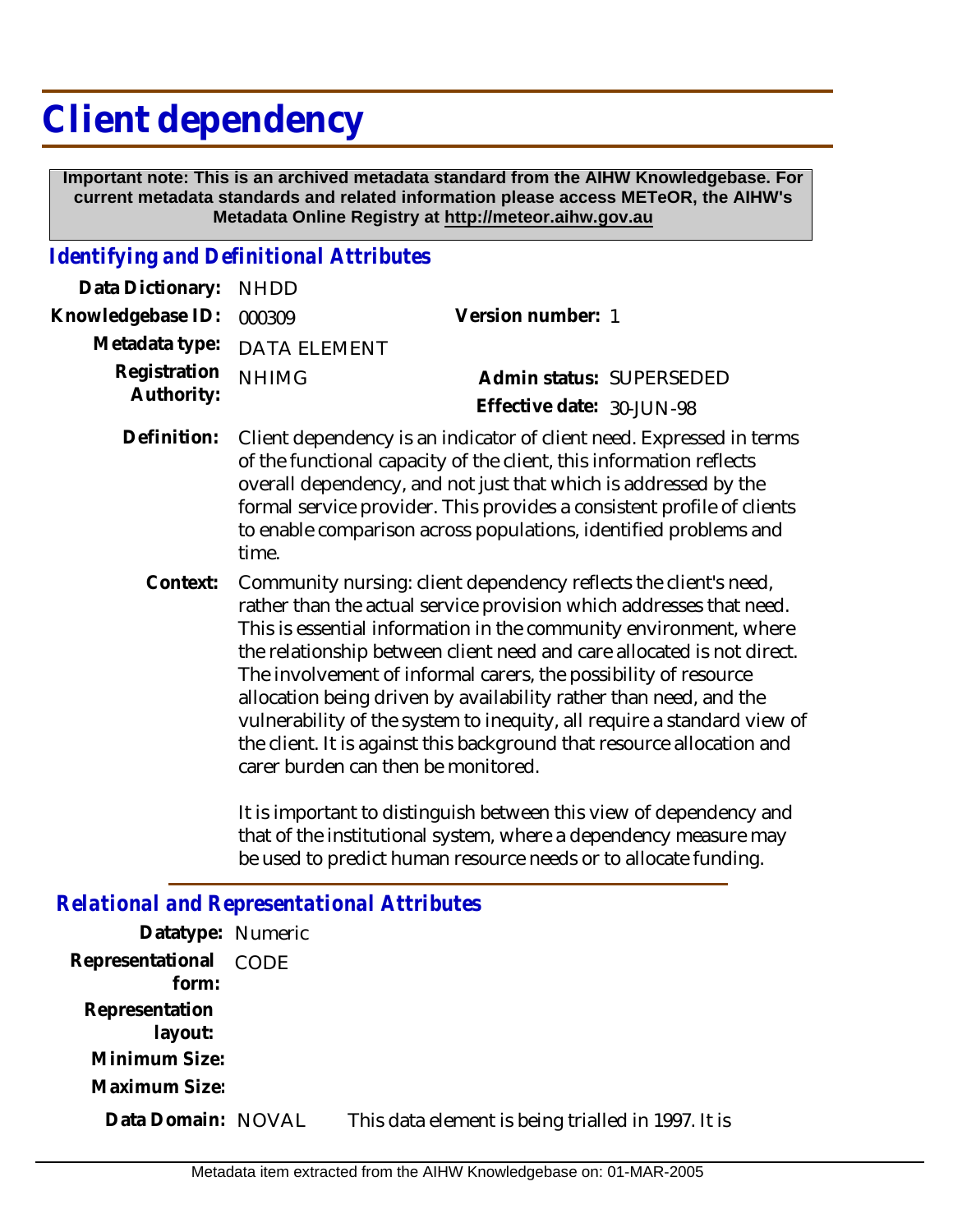currently a composite of the domains specified in Guide for use.

Guide For Use: Select the appropriate code from the options provided for each of the following dependency items:

> Mobility 1 2 3 4 (walking, walking aid or wheelchair) Toileting 1 2 3 4 Transferring 1 2 3 4 5 Bathing 1 2 3 4 Dressing 1 2 3 4 Eating 1 2 3 4 5 where:

 $1 =$  independent

2 = requires observation or rare physical assistance

3 = cannot perform the activity without some assistance

- 4 = full assistance required (totally dependent)
- 5 = for 'transferring' client is bedfast

for 'eating' - tube-fed only

Bladder continence

1 2 3 4 5 6

where:

- 1 = continent of urine (includes independence in use of device)
- 2 = incontinent less than daily
- 3 = incontinent once per 24-hour period
- 4 = incontinent 2-6 times per 24 hour period
- 5 = incontinent more than 6 times per 24-hour period
- $6$  = incontinent more than once at night only

Bowel continence

1 2 3 4 5 6

where:

- 1 = continent of faeces (includes independence in use of device)
- 2 = incontinent less than daily
- 3 = incontinent once per 24-hour period
- 4 = incontinent regularly, more than once per 24 hour period
- 5 = incontinent more than once at night only

Technical care

'not required' or 'time in minutes' where:

1 = no technical care requirement

or

- $\frac{1}{\sqrt{1-\frac{1}{\sqrt{1-\frac{1}{\sqrt{1-\frac{1}{\sqrt{1-\frac{1}{\sqrt{1-\frac{1}{\sqrt{1-\frac{1}{\sqrt{1-\frac{1}{\sqrt{1-\frac{1}{\sqrt{1-\frac{1}{\sqrt{1-\frac{1}{\sqrt{1-\frac{1}{\sqrt{1-\frac{1}{\sqrt{1-\frac{1}{\sqrt{1-\frac{1}{\sqrt{1-\frac{1}{\sqrt{1-\frac{1}{\sqrt{1-\frac{1}{\sqrt{1-\frac{1}{\sqrt{1-\frac{1}{\sqrt{1-\frac{1}{\sqrt{1-\frac{1}{\sqrt{1-\frac{1}{\sqrt{1-\frac{1}{\sqrt{1-\frac{1$
- $\frac{1}{1}$  = evening technical (minutes per week)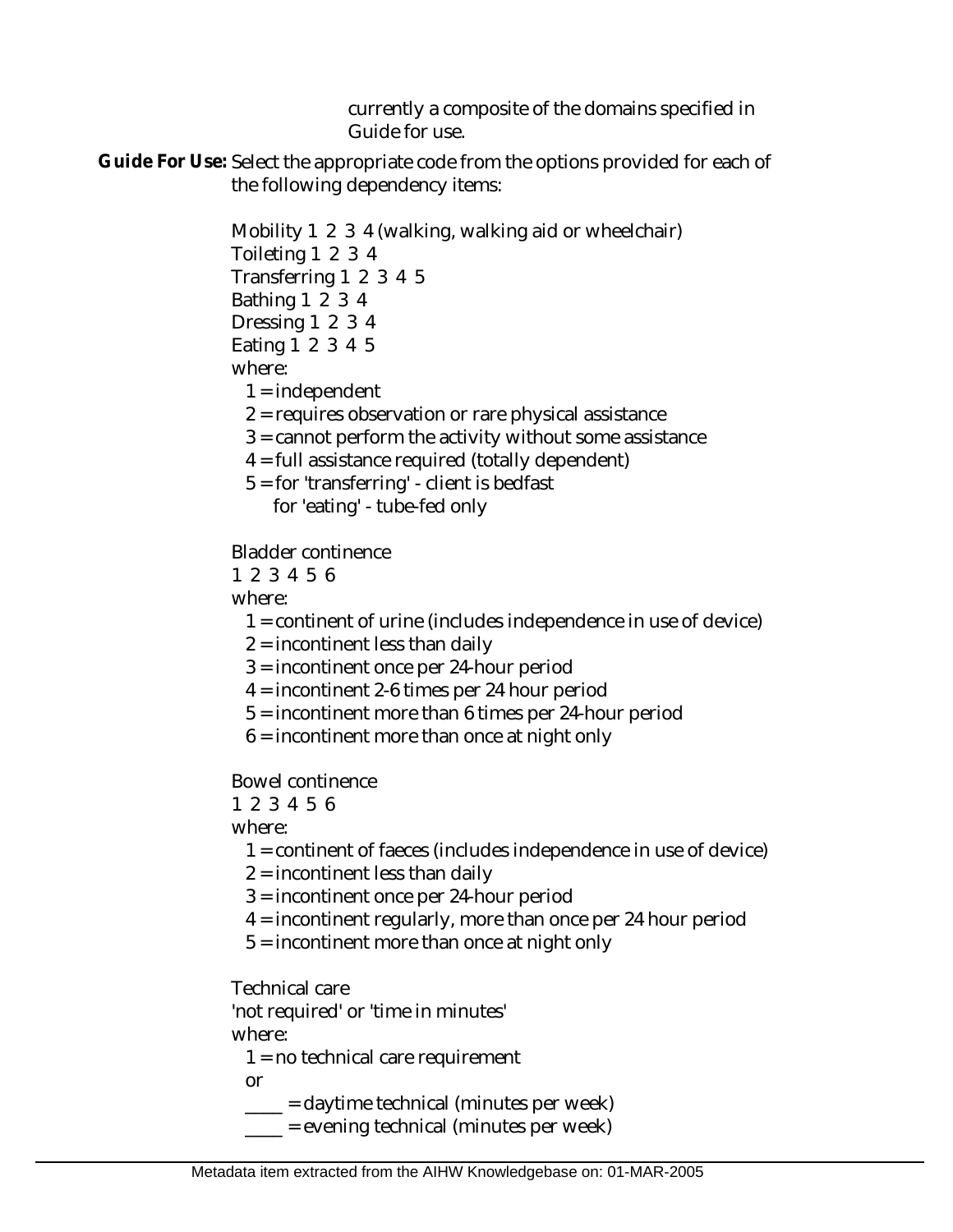$\frac{1}{2}$  = night-time technical (minutes per week)

 \_\_\_\_ = infrequent technical (minutes per month) 'Technical care' refers to technical tasks and procedures for which nurses receive specific education and which require nursing knowledge of expected therapeutic effect, possible side-effects, complications and appropriate actions related to each. In the community nursing setting, carers may undertake some of these activities within, and under surveillance of, a nursing care plan. Some examples of technical care activities are:

medication administration (including injections),

dressings and other procedures,

venipuncture,

monitoring of dialysis,

implementation of pain management technology.

Extra surveillance

1 2 3 4 5 6 7

where:

1 = no additional attention required

 $2 = 30$  minutes individual attention per day

 $3 = -30$  and  $\leq 90$  minutes individual attention

 4 = requires at least two hours intervention per week on an episodic basis

5 = >90 minutes but < almost constant individual attention

6 = requires almost constant individual attention

7 = cannot be left alone at all

'Extra surveillance' refers to behaviour which requires individual attention and / or planned intervention; e.g. aggressiveness, wandering, impaired memory or attention, disinhibition and other cognitive impairment.

Related metadata: has been superseded by Dependency in activities of daily living version 2

#### *Administrative Attributes*

**Source Document:**

Community Nursing Services Minimum Data Set - Australia Steering Committee **Source Organisation:**

> Comments: The Community Nursing Services Minimum Data Set - Australian Steering Committee deliberations over this item were related to the fact that the original dependency measure chosen for the Community Nursing Services Data Set - Australia was the Bryan Score generated by the Bryan Domiciliary Dependency Instrument, now a proprietary piece of software. In recognition of the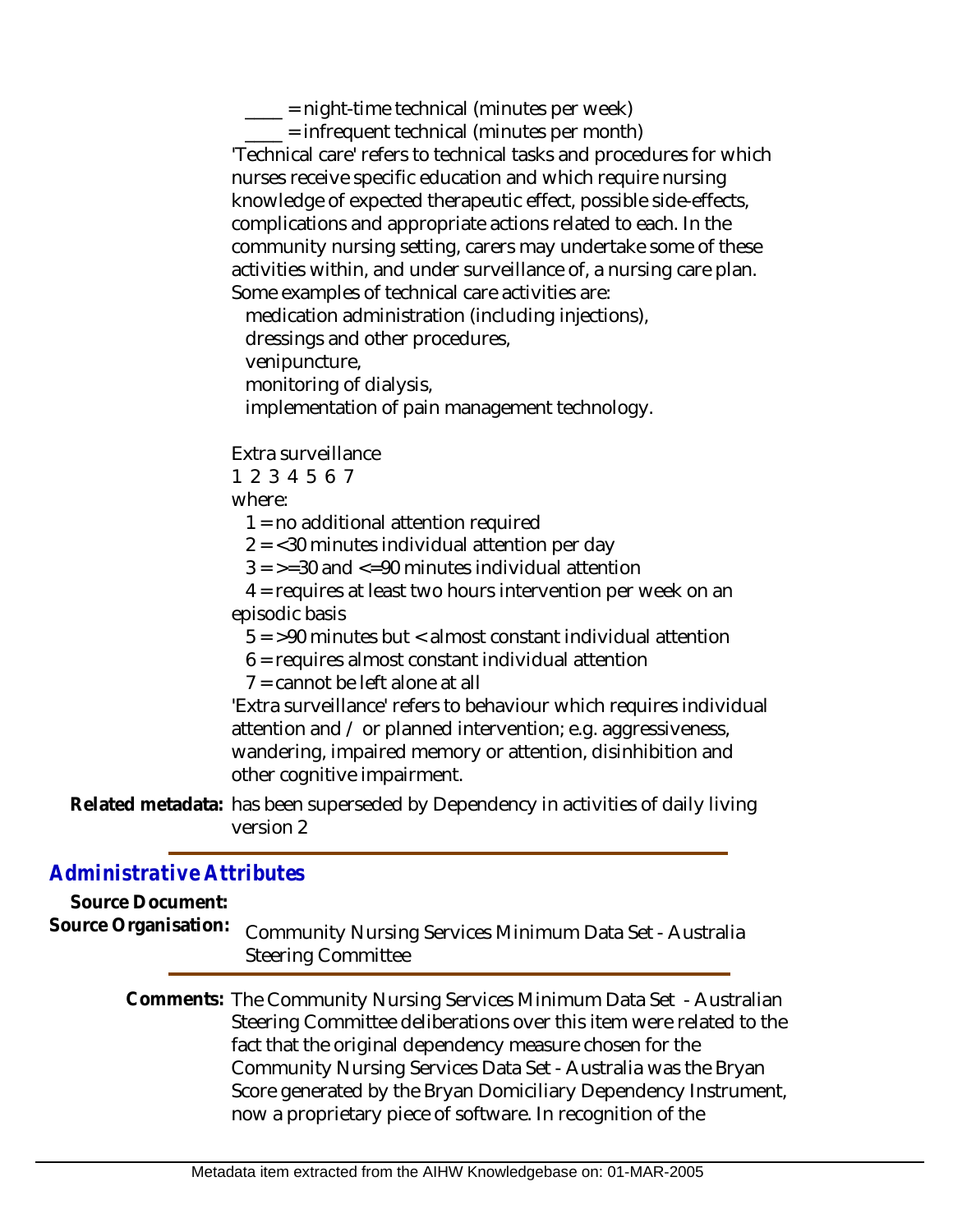difficulties of imposing such a system, the original Community Nursing Services Minimum Data Set - Australia Steering Committee had agreed to allow the preferential use of the Resident Classification Instrument (RCI). Three of the eight sites chose this instrument for the Community Nursing Services Minimum Data Set - Australia pilot data collection. It was found to be easy to administer, but insensitive to the more subtle dependency of the largely frail or technically dependent population surveyed.

The Committee considered results of analysis of the Community Nursing Services Minimum Data Set - Australia database, and a separate analysis of a database obtained from application of the Bryan Instrument before agreeing to the use of a set of base items which would be descriptive of a client's functional capacity. The criteria used for this selection were that it should be the simplest set that could:

be descriptive of a client's overall dependency;

have a high probability of being present in the assessment data in any agency; and

ideally, generate a score for comparative purposes. The items chosen were shown to be good predictors of dependency and commonly used in assessment tools. They could be used to generate a Katz score and in the format shown could also be abstracted from the Bryan, RCI or Barthel Instruments, although the set is not sufficient to completely produce any of these scores. They were seen not as a substitute or surrogate for any assessment tool in use, but as a likely product. Similarly the Katz score which was developed in the 1960s was not seen as a definitive tool, but as an example of a validated and useful score which the dependency information could generate for analysis and comparative purposes.

In view of the clinician feedback during the Community Nursing Services Minimum Data Set - Australia pilot that clients behavioural problems or technical care dependency were not adequately reflected in an instrument which focused on physical functioning, the decision was made to add further questions referring to 'technical care' or 'extra surveillance' needs respectively.

The Committee noted that the social and instrumental dependency of the frail elderly is not captured by any of these dependency items, and foreshadowed the need to consider this further at the first review of the Community Nursing Services Minimum Data Set - Australia.

## *Data Element Links*